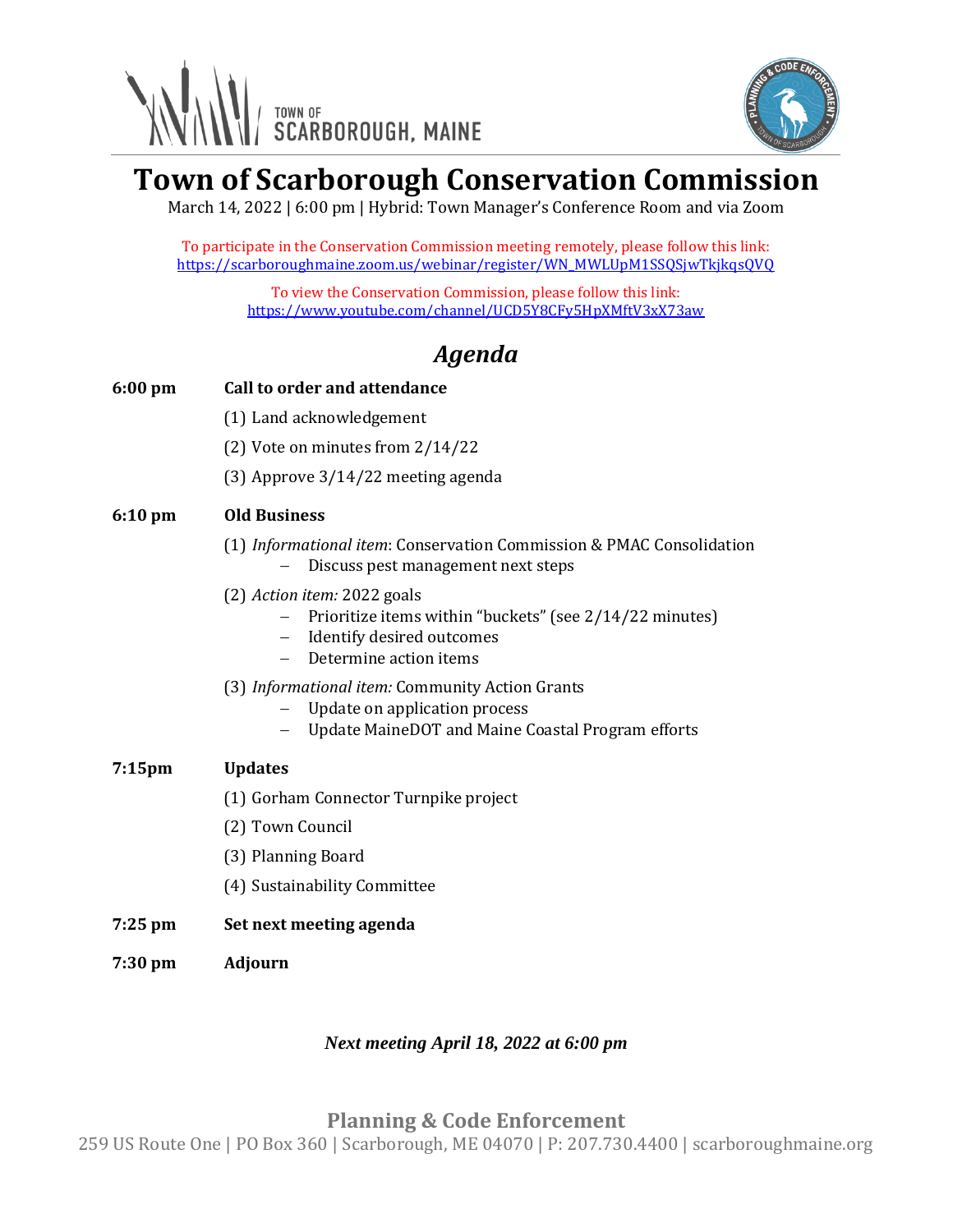



# **Town of Scarborough Conservation Commission**

February 14, 2022 | 6:00 p.m. | Virtual meeting via Zoom

## *Meeting Minutes - DRAFT*

Present: Randi Hogan, Noah Perlut, Councilor April Sither, Pete Slovinsky, Chuck Spangler, Emily Springer, Jami Fitch, Eric Sanderson

Guests: Rita Breton and Marla Zando, Scarborough residents and PMAC members

### **Call to order**

- 1. Meeting was called to order at 6:00 pm
- 2. Randi offered a land acknowledgement to recognize the Wabanaki People as traditional stewards of Scarborough.
- 3. Committee voted to accept the minutes from the 1/10/21 meeting. Motion was made by Pete and seconded by Noah. Randi asked that the summary of the Maine Association of Conservation Districts be included with the final version of the minutes. Vote was unanimous. Motion passed.
- 4. No changes were made to the agenda.

### **Old business**

- 1. Conservation Commission & Pest Management Advisory Committee (PMAC) Consolidation
	- − Jami attended the Appointment and Negotiations Committee (ANC) meeting on 2/8 to provide an overview of the Conservation Commission and PMAC consolidation process. Members of the ANC expressed concern that consolidating the two groups may result in the organic pest management policy becoming applicable town-wide. Jami explained that Conservation Commission is an advisory committee and cannot set policy for the Town, but the ANC requested that the Town's attorney provide some insight into the matter. The attorney confirmed that having the Conservation Commission serve as the PMAC does not change the scope of the pest management policy. The Consolidation process was referred to the Council's Rules and Policy Committee for their consideration.
	- − Next steps:
		- 2/24: Rules and Policy Committee meeting
		- 3/2: Town Council first reading
		- 3/16: Town Council second reading, public hearing, vote
	- − April is on the Rules and Policy Committee and shared that she intends to motion that the Committee move consolidation to the full Council for a vote.
	- Randi asked if PMAC would need to meet again separately before the consolidation process is complete. Jami shared that she and Todd Souza have been discussing timing of consolidation and his needs for the year. He's waiting to hear back from the Town's

### **Planning & Code Enforcement**

259 US Route One | PO Box 360 | Scarborough, ME 04070 | P: 207.730.4400 | scarboroughmaine.org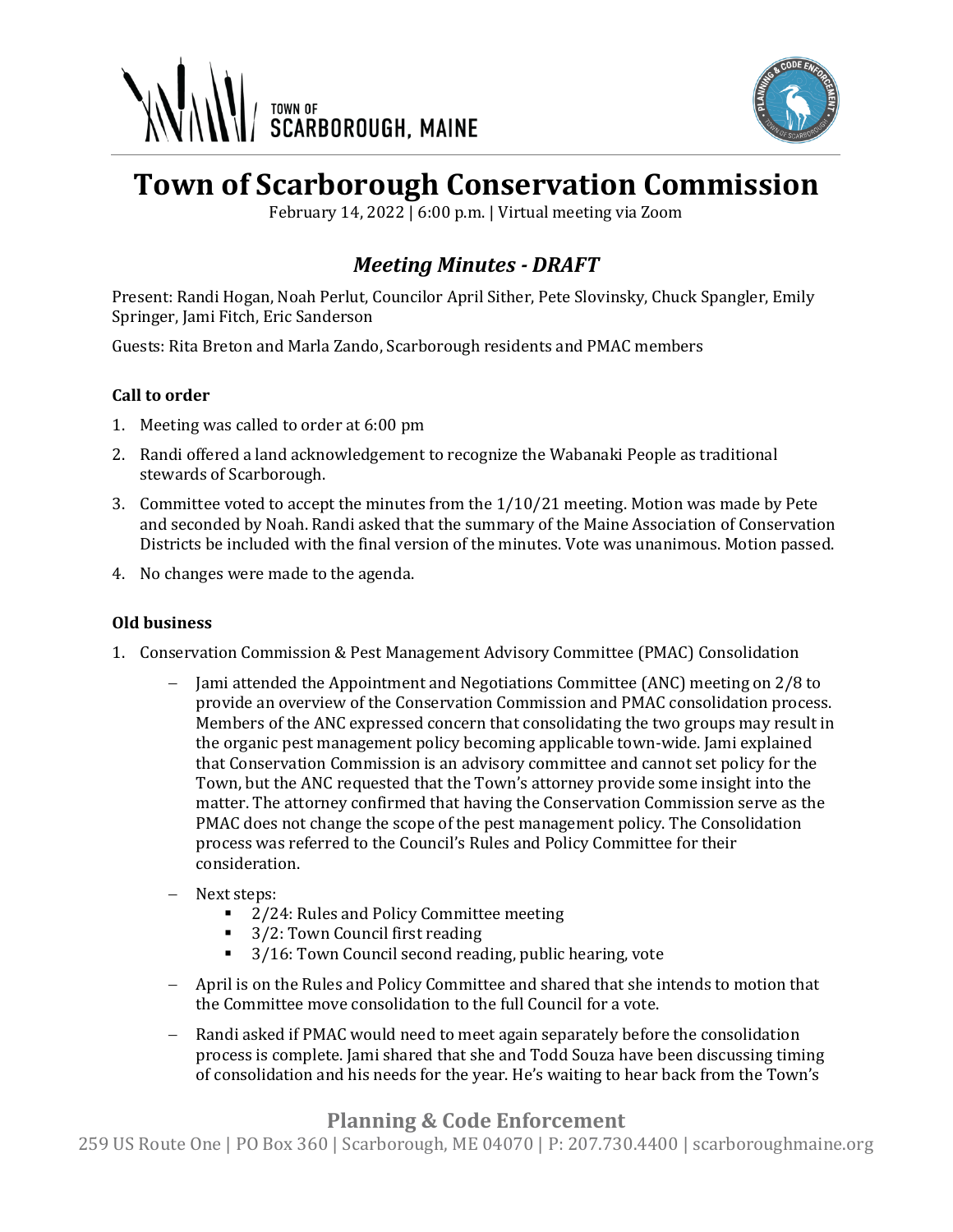property maintenance contractor about plans. If a waiver request is anticipated, PMAC may need to meet before consolidation is complete.

### 2. 2022 Goals

- − Jami provided a brief update on the Eastern Trail project. At the January meeting, there was question about the possibility of the Town losing funding for the close the gap project due to delays. The Town set a self-imposed deadline to have construction out to bid by the end of 2021. Easements from landowners are still outstanding, so the project is not out to bid yet. The Town has directed its consultant to pull together the bid documents so the project can go to bid as soon as easements are complete. The Town intends to start construction in 2022.
- Randi provided a recap of the group's previous discussion and identified the main priority areas the group discussed: land conservation, development zones or tiers, and ordinance review.
- The Commissioners discussed the tiered development concept Pete shared at the January meeting. Randi summarized the two major themes or "buckets" within the concept:
	- Land conservation includes open space planning, balancing conservation and development
	- Land protection includes buffer requirements, pesticide restrictions, building setbacks, minimum building elevations
- The group felt that the "buckets" provided focus, but that they were also broad enough to give the group flexibility. The "buckets" also provide a framework for discussing the Commission's work, which focuses on protecting and conserving land.
- − Pete asked if there were plans underway in Town to review ordinances based on recommendations in the Comp Plan. He felt that it may make sense to package similar recommended changes together to streamline the process. Jami noted that there is an acknowledgement that ordinances will need to change as a result of the Comp Plan and other factors (e.g. the Town's new stormwater permit that will go into effect in July). The Ordinance Committee is unlikely to want to take on a lot of ordinance changes at once, unless the changes are closely related.
- − Pete asked if LD1809, which would result in an update the Maine's Shoreland Zoning Standards allowing higher freeboard elevations to account for sea level rise, would provide an opportunity to look at updating the Town's shoreland zoning ordinance for other priorities. Jami noted that the Town's shoreland zoning ordinance will need to be updated to be consistent with State rules, so there may be an opportunity to make updates to that ordinance. Brian Longstaff, the Town's Zoning Administrator, would be the person to talk to about shoreland zoning changes.
- − Eric shared that the Long Range Planning Committee (LRPC) has taken a number of recommendations within the Comp Plan and identified which committees should take the lead on implementing them.
- − **ACTION: JAMI will send the LRPC's table of Conservation Commission-related Comp Plan recommendations to the group.**
- − Jami shared that the planning staff is interested in the Conservation Commission taking on the task of developing a scope and budget for developing a Scarborough-specific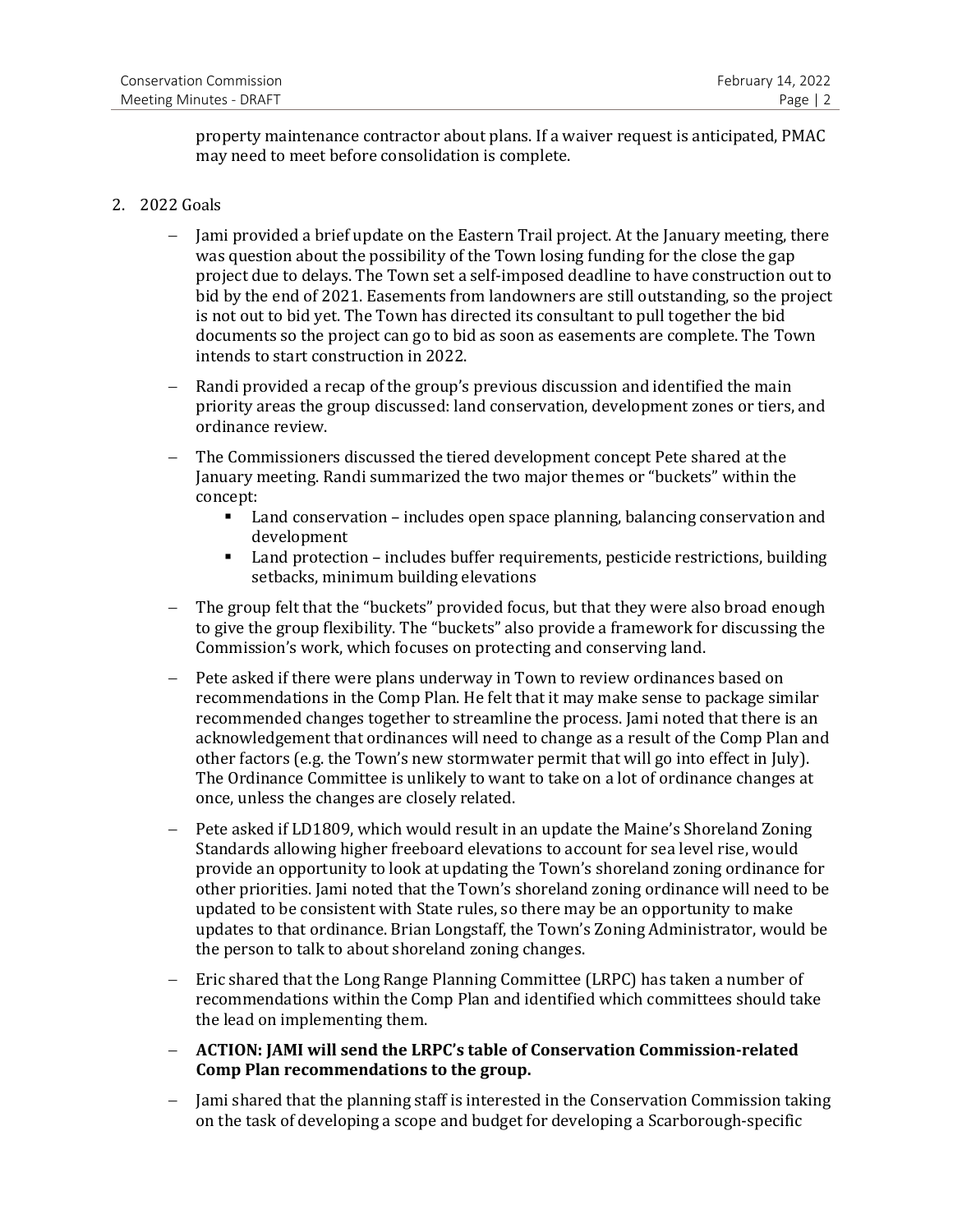climate action plan. The Planning Department will include funding for the Plan in their Fiscal Year 2024 (July 2023 – June 2024) capital improvement budget.

- − Pete asked if the Town has determined what it hopes to get out of the coastal resilience grants currently underway by SMPDC and GPCOG.
	- Jami noted that the projects will identify coastal hazards and provide guidance on how the hazards should be addressed. Both efforts are regional, and may not provide detailed enough information for the Town to implement recommendations. This has also been the outcome of past regional resiliency work. The planning efforts would support a Town-focused climate action and resiliency plan, but a Scarborough-focused plan would result in actionable items, prioritization, and cost estimates. Current planning processes identify weak spots and vulnerabilities, but they don't necessarily get the Town to action.
- − Noah noted that there are a lot of climate action plans from other municipalities and institutions and he hopes that the Town will not reinvent the wheel.
- − Chuck would like any planning process to balance climate mitigation and adaptation.
- − Emily would like action items to come out of the Commission's goal-setting process.
- − Marla asked how the Commission works with staff what is the role of the Commission and what is the role of staff?
	- **•** Jami explained that the Commission holds staff accountable and helps ensure progress is made on Commission-related work. The Commission members provide input and guidance as Scarborough residents.
	- Randi shared that at the Maine Association of Conservation Commission Conference, Commissions were described as a town's environmental conscience.
- − Pete asked if it will help for staff to identify ordinances that would need to be updated to get to the changes the Commission has been discussing.
- − **ACTION: THE COMMISSION will set action items at the March meeting.**

#### **New business**

- 1. Conservation and Open Space Map
	- − Jami provided an overview of the map that was pulled together by the Town's GIS Administrator. The map includes Town-owned open space and parks, state and federal lands, conserved parcels, conservation easements, and designated open space associated with private development. The map may be updated based on information the Assessing Department is in the process of gathering. No open space or conserved land associated with The Downs is shown on the map.
	- − The map will become a live map available in the Town's WebGIS once it's in a more finalized form.
	- − Pete shared that the Commission went through a process a number of years ago to identify Town-owned parcels that should be in conservation. He suggested that the Commission could revisit that process and work toward getting formal conservation easements on Town property to help increase the Town's overall conserved lands.
	- − Noah noted that the map shows a lot of opportunity for land conservation in Scarborough and a lot of areas to improve connectivity.